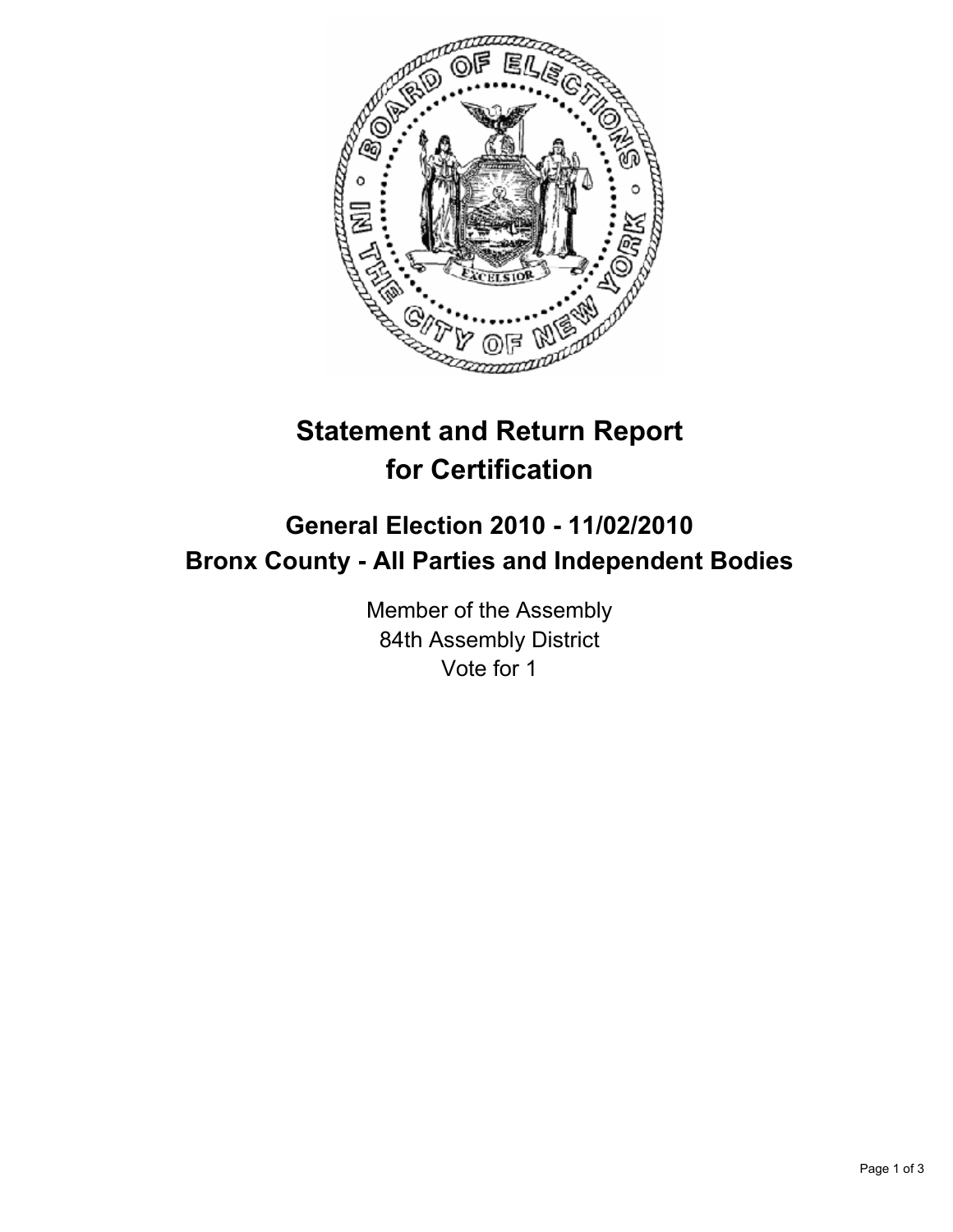

## **Assembly District 84**

| <b>PUBLIC COUNTER</b>          | 13,390 |
|--------------------------------|--------|
| <b>EMERGENCY</b>               | 0      |
| ABSENTEE/MILITARY              | 105    |
| <b>AFFIDAVIT</b>               | 297    |
| <b>Total Ballots</b>           | 13,818 |
| CARMEN E ARROYO (DEMOCRATIC)   | 10,896 |
| ROSALINE NIEVES (REPUBLICAN)   | 779    |
| ROSALINE NIEVES (INDEPENDENCE) | 144    |
| ROSALINE NIEVES (CONSERVATIVE) | 140    |
| ARTHUR JOHNSON (WRITE-IN)      | 1      |
| DONALD ANTOINETTE (WRITE-IN)   | 1      |
| KRUSTY THE CLOWN (WRITE-IN)    | 1      |
| MICKY MOUSE (WRITE-IN)         | 1      |
| NICHOLES (WRITE-IN)            | 1      |
| NO NAME (WRITE-IN)             | 4      |
| SHARON JENKINS (WRITE-IN)      | 1      |
| <b>Total Votes</b>             | 11,969 |
| Unrecorded                     | 1,849  |